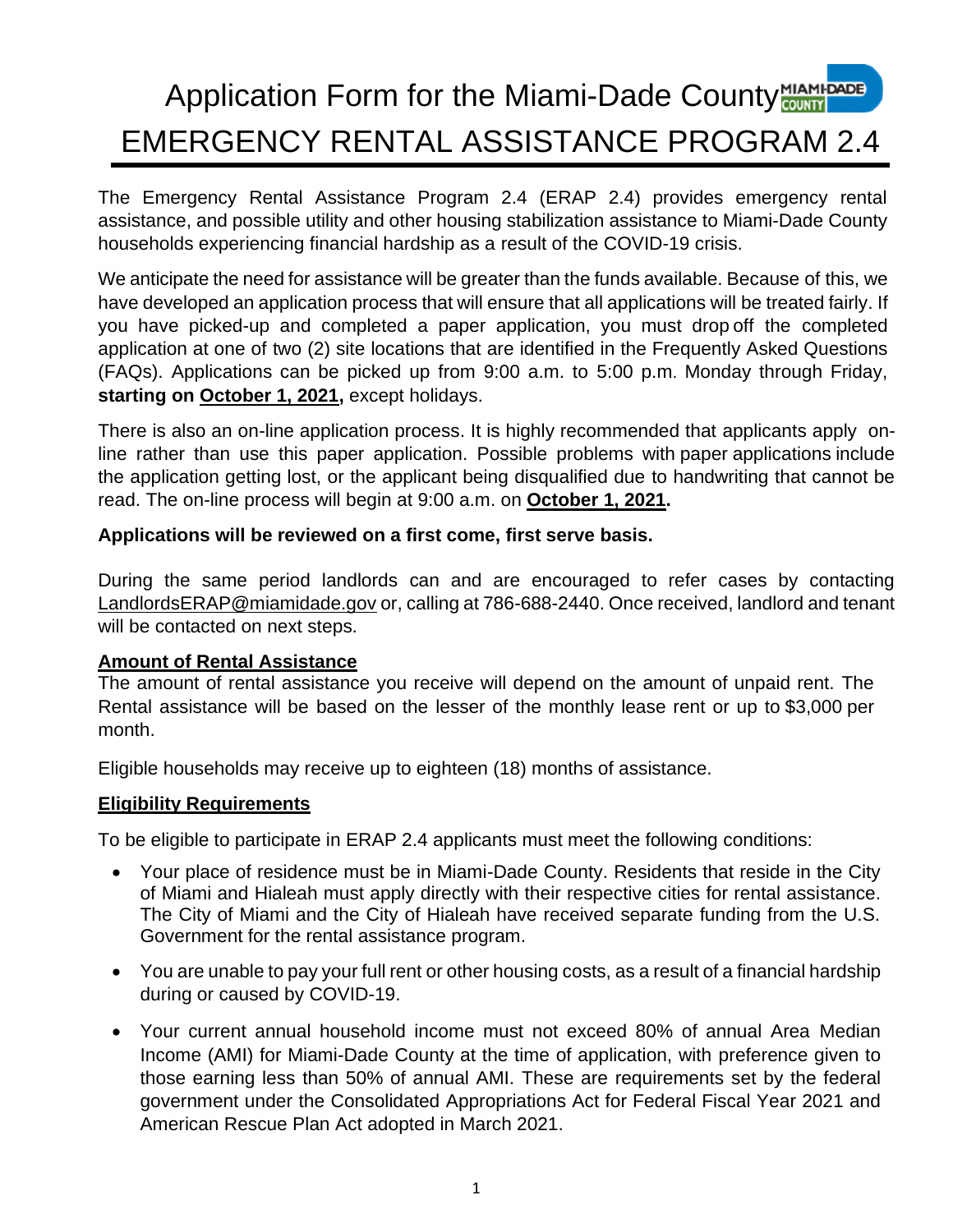

### **2022 Income Limit Categories**

| <b>Persons</b><br>in Household |          | $\mathbf{2}$ | 3        | 4        | 5        | 6        |          | 8         |
|--------------------------------|----------|--------------|----------|----------|----------|----------|----------|-----------|
| Annual<br>Income at<br>80% AMI | \$54,600 | \$62,400     | \$70,200 | \$78,000 | \$84,250 | \$90,500 | \$96,750 | \$103,000 |
| Annual<br>Income at<br>50% AMI | \$34,150 | \$39,000     | \$43,900 | \$48,750 | \$52,650 | \$56,550 | \$60,450 | \$64,350  |

- You must certify that you do not receive government assistance that pays for ALL of your rent. (Examples: Housing Choice Voucher program (Section 8), VASH, FUP, Mainstream, Project-based Section 8, HOME-TBRA, Continuum of Care, Public Housing).
- An eligible household that occupies a federally subsidized residential or mixed-use property or receives federal rental assistance may receive assistance provided that funds are not applied to costs that have been or will be reimbursed under any other federal assistance.
- If you participate in a HUD-assisted rental program or live in certain federally assisted properties (e.g., using a Housing Choice Voucher, Public Housing, or Project-Based Rental Assistance) and the tenant rent is adjusted according to changes in income, your household may receive assistance for the tenant-owed portion of rent or utilities that is not subsidized.
- If you or an immediate family member (spouse, domestic partner, parents, stepparents, children, stepchildren) are currently employed by Miami-Dade County, or are an appointed or elected County Official, you are required to submit a request for an opinion to the Miami-Dade County Ethics Commission about your participation on this program.

### **Tenant Documents: You will be contacted by a case manager and advised on how and what to submit for documentation:**

- Proof of being financially impacted during or by COVID-19 (e.g., layoff letter, unemployment claim, etc.)
- Your current lease or pages of current lease showing address of home, amount oflease rent, term of lease or if your lease is on a month-to-month basis, and signature of you and landlord.
- Identification for all household members (e.g., driver's license, passport, birth certificate utility bill, credit card bill, bank statement, etc. School enrollment records are acceptable for minors.
- Proof of current income for all household members (e.g., recent pay stubs, layoff letter, unemployment benefits letter, etc.)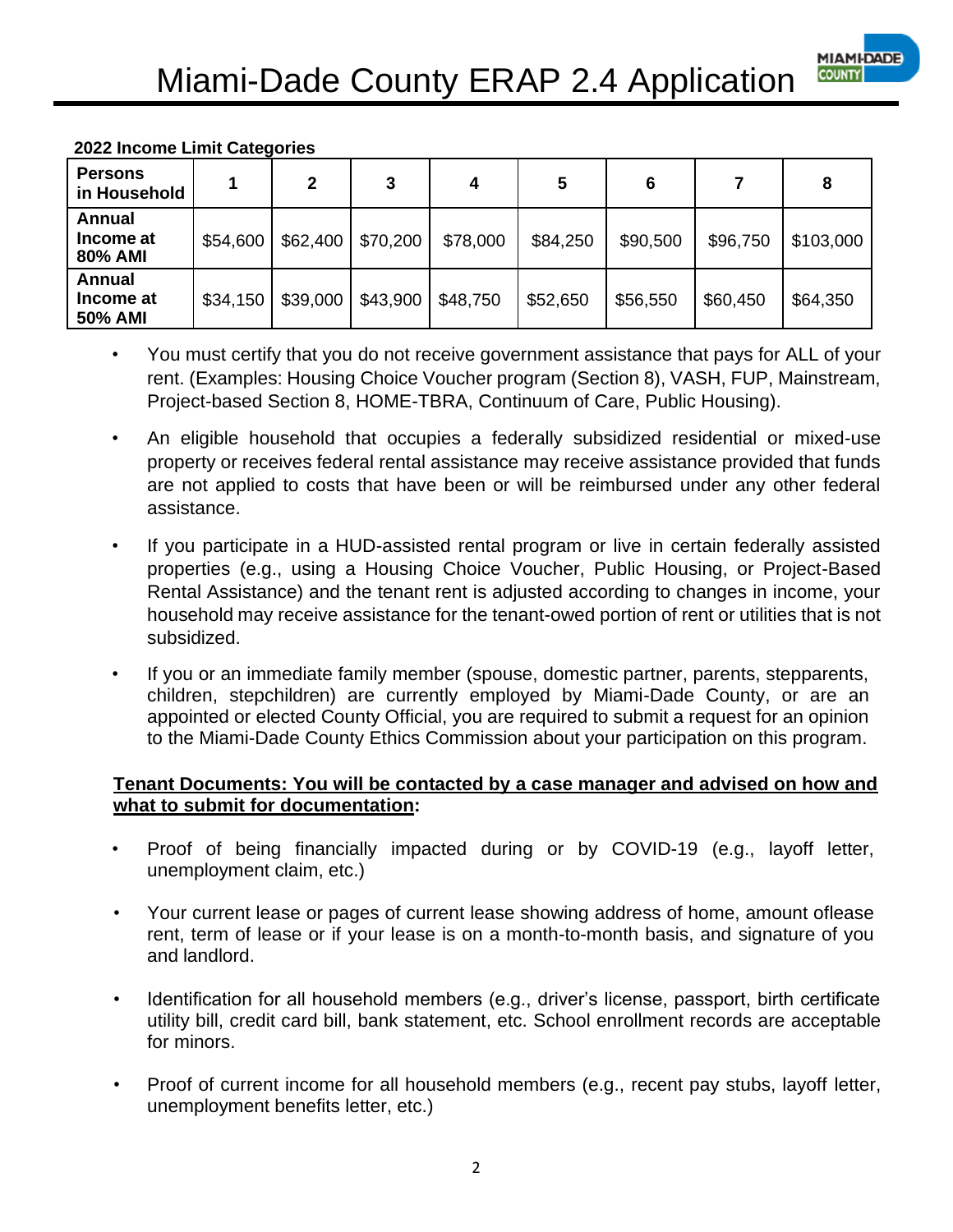• If applicable, supporting information for additional months of assistance (landlord ledger showing amount of rent currently owed, rent statement, or rent due notice showing the balance of rent owed, etc.)

**MIAMI-DADE COUNT** 

- A form (affidavit) that the county will provide must be signed by all adult household members certifying that the information in the application is true to the best of your knowledge and that the request for assistance is not a duplication of assistance. The affidavit also serves as an authorization to release information, obtain information, and places you on notice that except for personal information parts of the application are subject to the State of Florida public records disclosure laws.
- An ethics disclosure attesting if you or an immediate family member are currently employed by Miami-Dade County or are an appointed or elected County Official.
- If you have difficulty obtaining information, staff will assist you in finding alternative ways to meet program requirements.

#### **Owner/Landlord Documentation: Your owner/landlord will be contacted by a case manager on how to submit this documentation**

- Owner W9 form
- An agreement that the County will provide to the landlords accepting rental assistance containing certain program conditions.
- An ethics disclosure attesting if the landlord or an immediate family member of the landlord are currently employed by Miami-Dade County or are an appointed or elected County Official.

You and your landlord will be contacted by email or phone if you have been selected for rental assistance under ERAP 2.4. The assistance from ERAP 2.4 will be mailed directly to your landlord, if the landlord agrees to participate in the program.

**Miami-Dade County will seek to prosecute you to the fullest extent of the law and take other actions to recover funds should you misrepresent any information on your application, knowingly accept funds for which you are not entitled, or otherwise attempt to defraud or abuse ERAP 2.4.**

Public Housing & Community Development – Miami-Dade County does not discriminate based on race, sex, color, religion, marital status, familial status, national origin, age,pregnancy, disability, ancestry, or sexual orientation in the access to, admission into, or employment in, housing programs or activities.

If your landlord does not agree to participate, another option will be explored.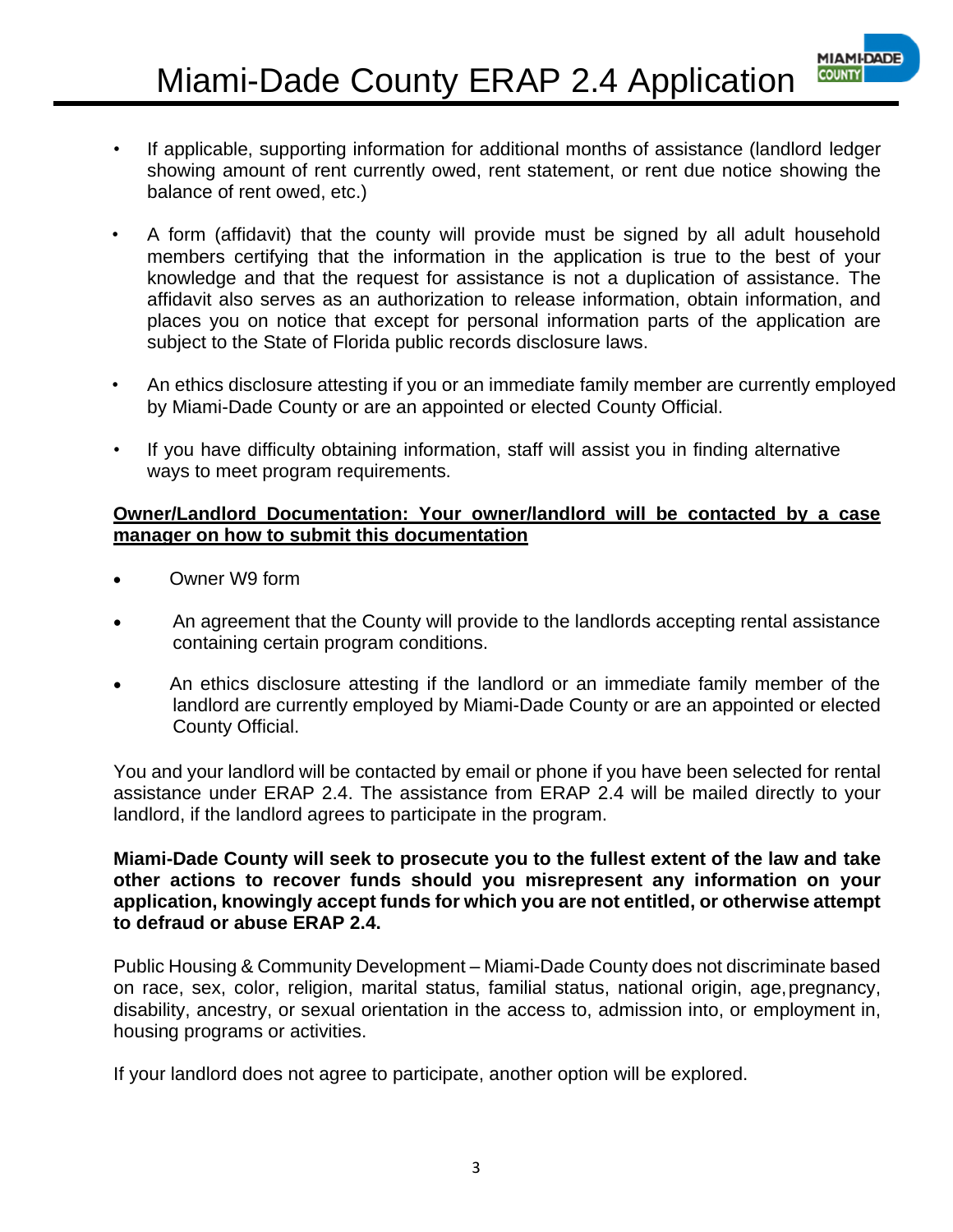

### **(Please print clearly and legibly on each page)**

| Gender (Optional):______Female______Male |
|------------------------------------------|
|                                          |
|                                          |
|                                          |
|                                          |
|                                          |
|                                          |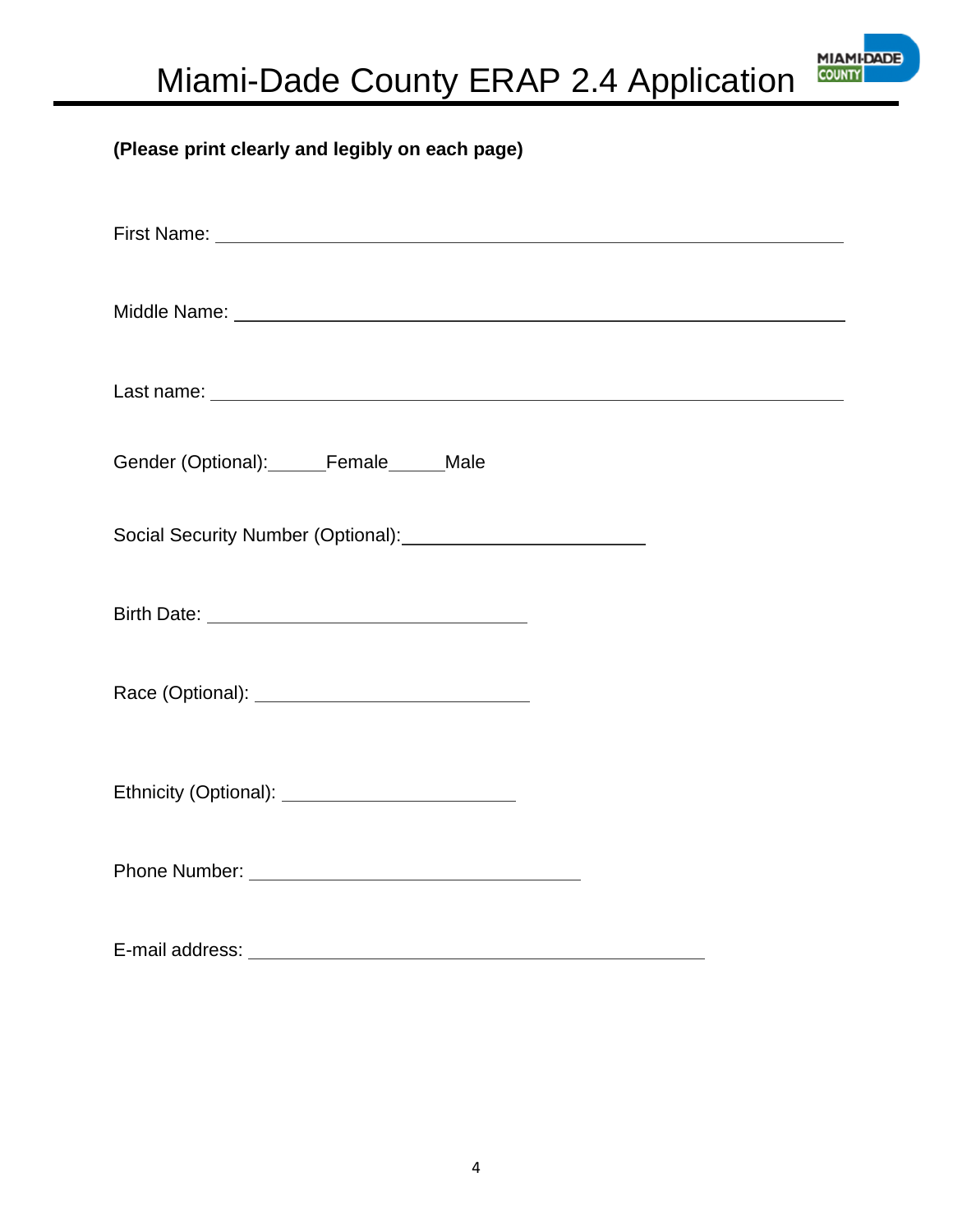

| Please complete the following questions         |                                                                                                     |  |
|-------------------------------------------------|-----------------------------------------------------------------------------------------------------|--|
| (Please print clearly and legibly on each page) |                                                                                                     |  |
|                                                 | How many family members (NOT including yourself) will be on this application?<br>(Please check one) |  |
|                                                 | ___0 family members _________1 family member ______________2 family members                         |  |
|                                                 | ___3 family members ________4 family members _______5 family members                                |  |
| 6 family members                                |                                                                                                     |  |
|                                                 |                                                                                                     |  |
|                                                 |                                                                                                     |  |
|                                                 |                                                                                                     |  |
|                                                 |                                                                                                     |  |
|                                                 |                                                                                                     |  |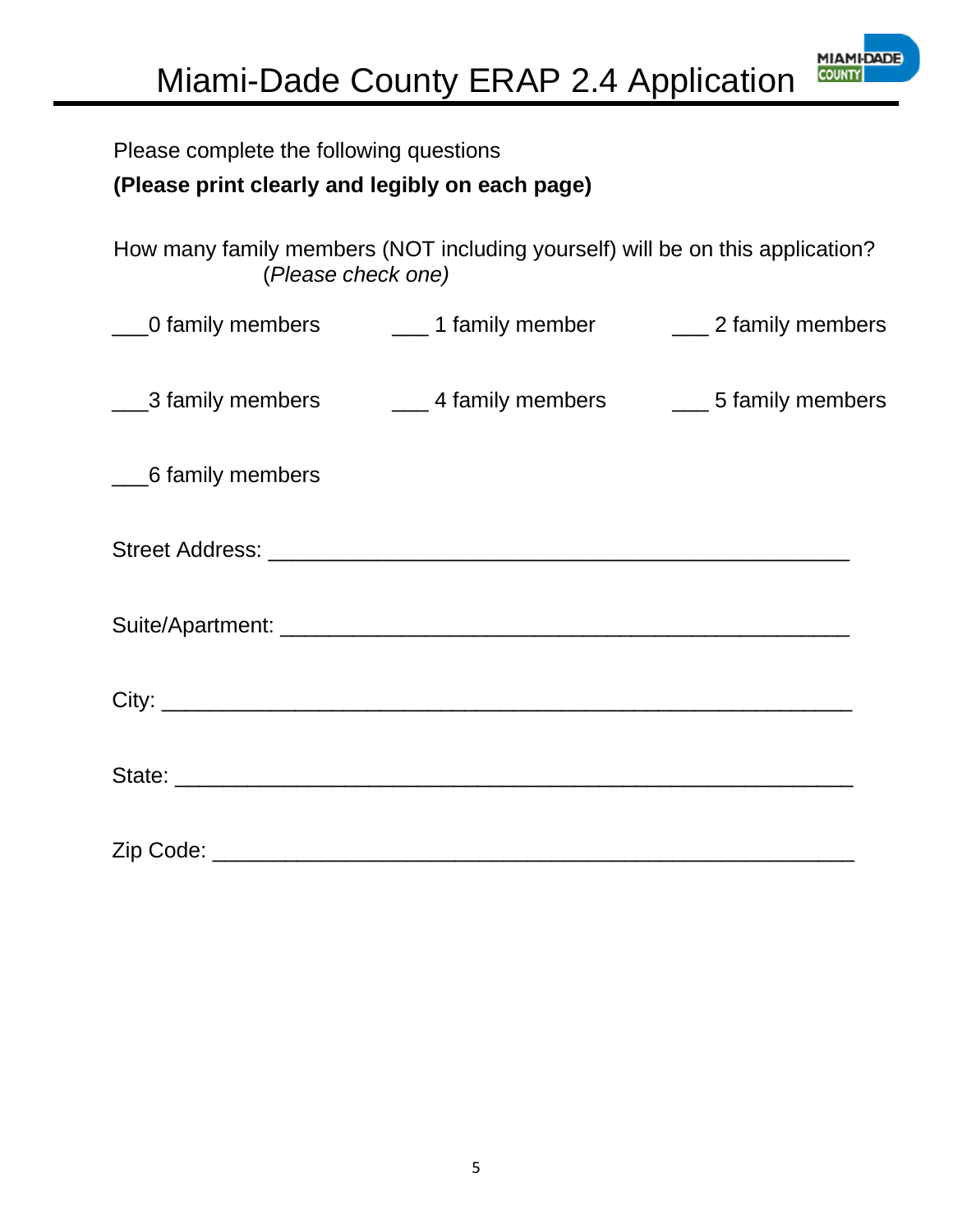

|                | Household Information: Include all household members (Please print clearly and legibly on each page) |                             |                         |                                                       |                         |                    |                                |
|----------------|------------------------------------------------------------------------------------------------------|-----------------------------|-------------------------|-------------------------------------------------------|-------------------------|--------------------|--------------------------------|
| <b>Member</b>  | <b>Full Name</b>                                                                                     | <b>Gender</b><br>(optional) | Relationship<br>to Head | <b>Social Security</b><br><b>Number</b><br>(optional) | Date of<br><b>Birth</b> | Race<br>(Optional) | <b>Ethnicity</b><br>(Optional) |
|                | <b>HEAD</b>                                                                                          |                             |                         |                                                       |                         |                    |                                |
| 2              |                                                                                                      |                             |                         |                                                       |                         |                    |                                |
| 3              |                                                                                                      |                             |                         |                                                       |                         |                    |                                |
| $\overline{4}$ |                                                                                                      |                             |                         |                                                       |                         |                    |                                |
| 5              |                                                                                                      |                             |                         |                                                       |                         |                    |                                |
| 6              |                                                                                                      |                             |                         |                                                       |                         |                    |                                |
| $\overline{7}$ |                                                                                                      |                             |                         |                                                       |                         |                    |                                |
| 8              |                                                                                                      |                             |                         |                                                       |                         |                    |                                |

 $F =$  foster child/foster Adult  $4 =$  Asian

- $E =$  full-time student 18+
- $L =$  live-in aide
- $A = other$  adult

S = spouse 2 = Black/African American 2 = Not Hispanic or Latino

 $K = co$ -head  $3 =$  American Indian/Alaska Native

 $Y =$  other youth under 18  $5 =$  Native Hawaiian/Other Pacific Islander

#### **Relation Codes: Race codes: Ethnicity codes:**

 $H = head$  1 = White 1 = White 1 = Month 1 = Hispanic or Latino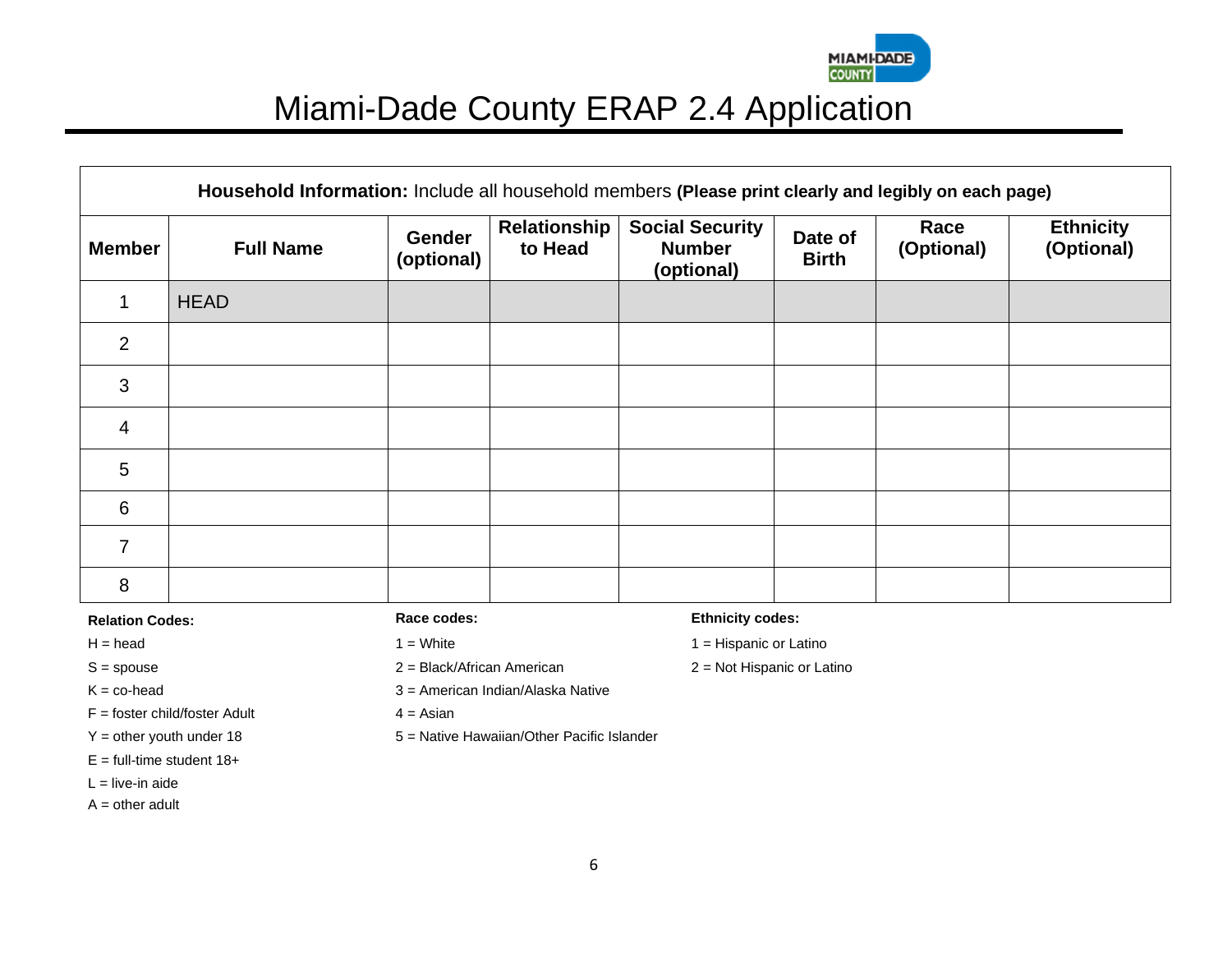

| Income and Asset Information (Please print clearly and legibly on each page) |                  |                                             |                                                             |                                              |  |  |
|------------------------------------------------------------------------------|------------------|---------------------------------------------|-------------------------------------------------------------|----------------------------------------------|--|--|
| <b>Member</b>                                                                | <b>Full Name</b> | <b>Type of</b><br>Income or<br><b>Asset</b> | <b>Source of Income</b><br>(Who do you receive it<br>from?) | <b>Amount of</b><br><b>Monthly</b><br>Income |  |  |
|                                                                              |                  |                                             |                                                             |                                              |  |  |
| $\overline{2}$                                                               |                  |                                             |                                                             |                                              |  |  |
| 3                                                                            |                  |                                             |                                                             |                                              |  |  |
| $\overline{4}$                                                               |                  |                                             |                                                             |                                              |  |  |
| 5                                                                            |                  |                                             |                                                             |                                              |  |  |
| 6                                                                            |                  |                                             |                                                             |                                              |  |  |
| 7                                                                            |                  |                                             |                                                             |                                              |  |  |
| 8                                                                            |                  |                                             |                                                             |                                              |  |  |

#### **Income Codes:**

- 
- 

TANF = Temp. assistance for needy families GA = General assistance

#### **Wages SS/SSI/Pension Other Income Sources:**

- B = Own business Text C = Child support C = Child support
- $F =$  Federal wages  $S =$  SSI  $F =$  Federal wages
- HA = PHA wage The SS = Social Security The SS = Social Security The Indian trust/per capita
- M = Military pay N =Nonwage sources

W = Wages **Welfare Assistance Welfare Assistance U** = Unemployment benefits

O= Other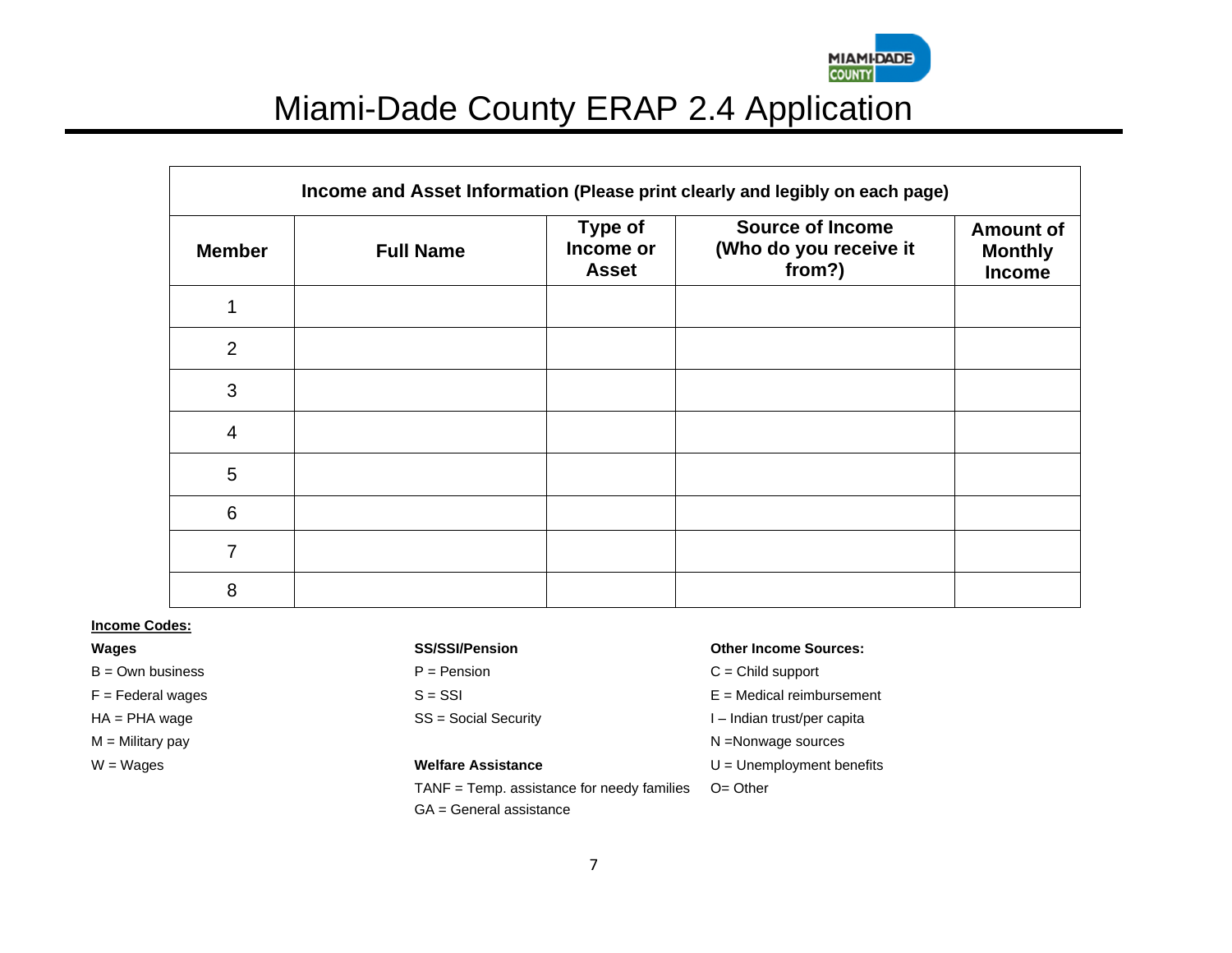

## **Landlord Information (Please print clearly and legibly on each page)**

The following questions pertain to your landlord. This information is necessary as the emergency rental assistance payment will be made directly to your landlord to be applied to your account if the landlord agrees to participate. (If your landlord does not agree to participate, another option will be discussed with you). As the applicant, you will need to contact your landlord.

| What is your landlord's email address?                                                                                                                          |
|-----------------------------------------------------------------------------------------------------------------------------------------------------------------|
| What is your landlord's street address?<br><u> 2000 - 2000 - 2000 - 2000 - 2000 - 2000 - 2000 - 2000 - 2000 - 2000 - 2000 - 2000 - 2000 - 2000 - 2000 - 200</u> |
|                                                                                                                                                                 |
|                                                                                                                                                                 |
| Is anyone in your household unemployed? _____Yes ___________No                                                                                                  |
|                                                                                                                                                                 |
| Have you been served with a court issued Summons for Eviction?<br>$\rule{1em}{0.15mm}$ $\frac{\text{Yes}}{\text{Yes}}$ No                                       |
| Have you received a court issued Writ of Possession for the property thatyou<br>currently rent? ____Yes ____No                                                  |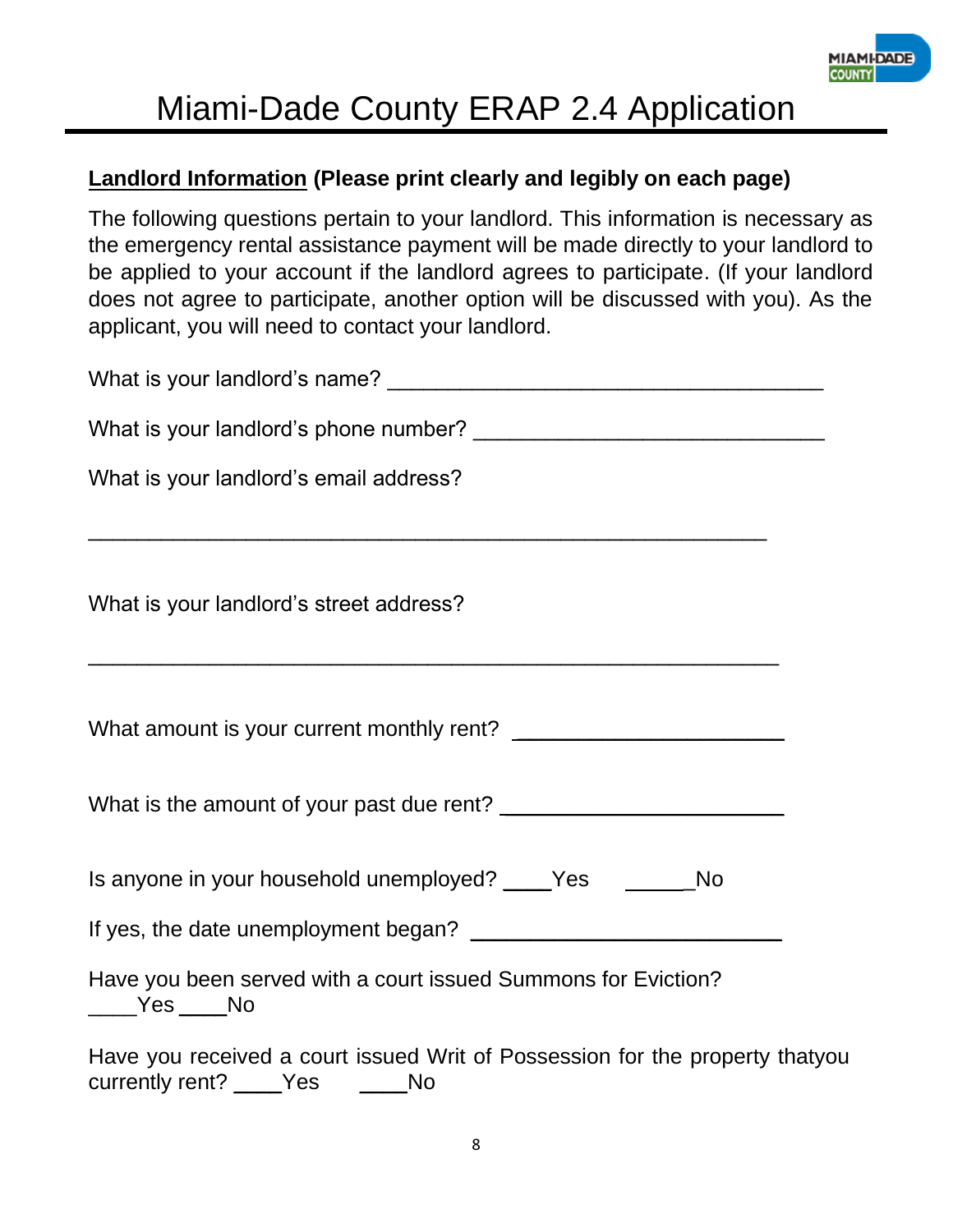

Are you or an immediate family member (spouse, domestic partner, parents, stepparents, children, stepchildren) currently an employee of Miami-Dade County, or an appointed or elected County Official? Yes \_\_\_\_\_\_ No

Are you seeking relocation assistance because you have been displaced due to an eviction or unhealthy or unsafe living conditions? \_\_\_\_\_Yes No

Are you seeking assistance with paying past due or reconnection of one the following utility services: Electric, Gas, Water/Sewer, Trash or Internet?

\_\_\_\_\_Yes No